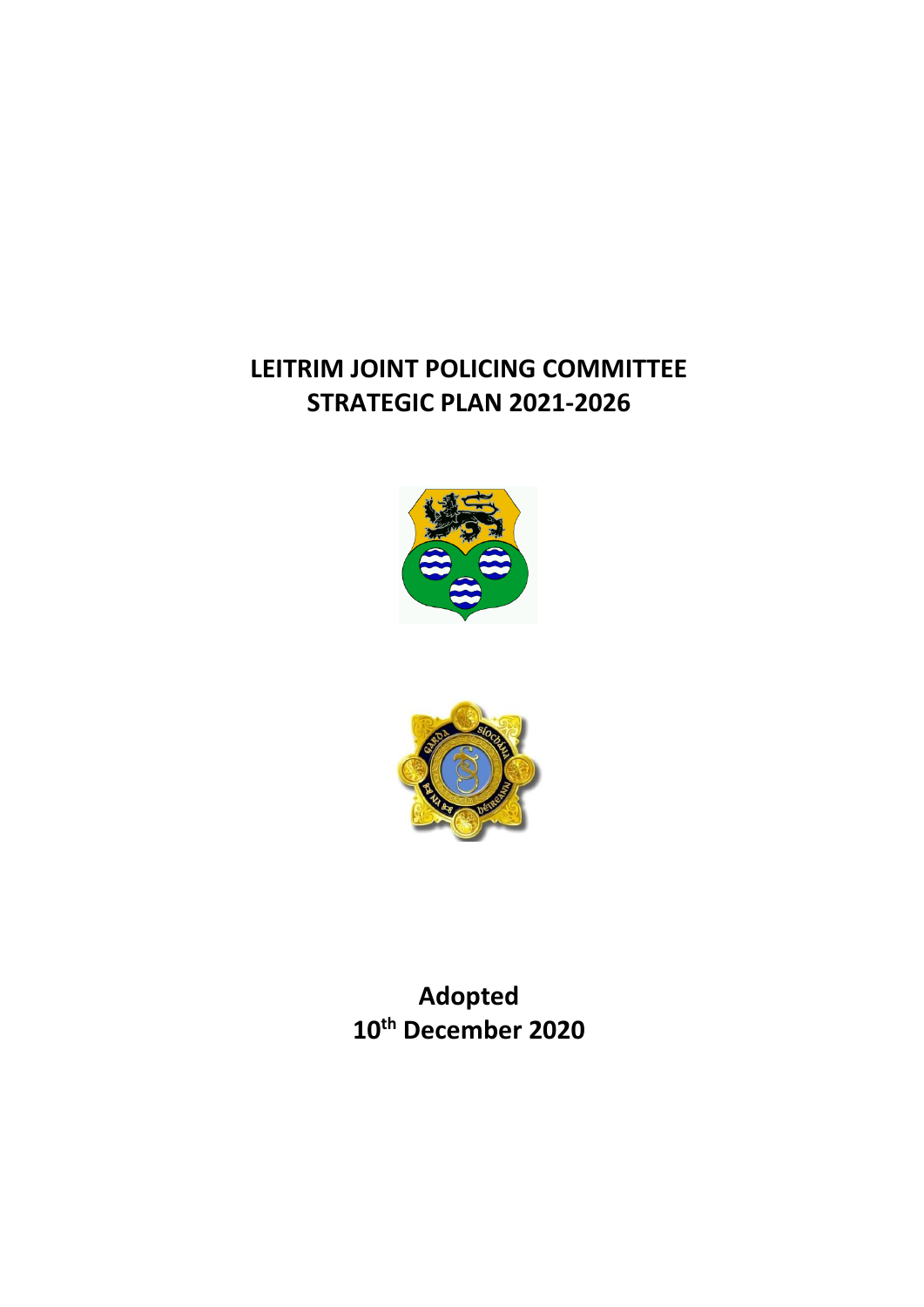# **TABLE OF CONTENTS**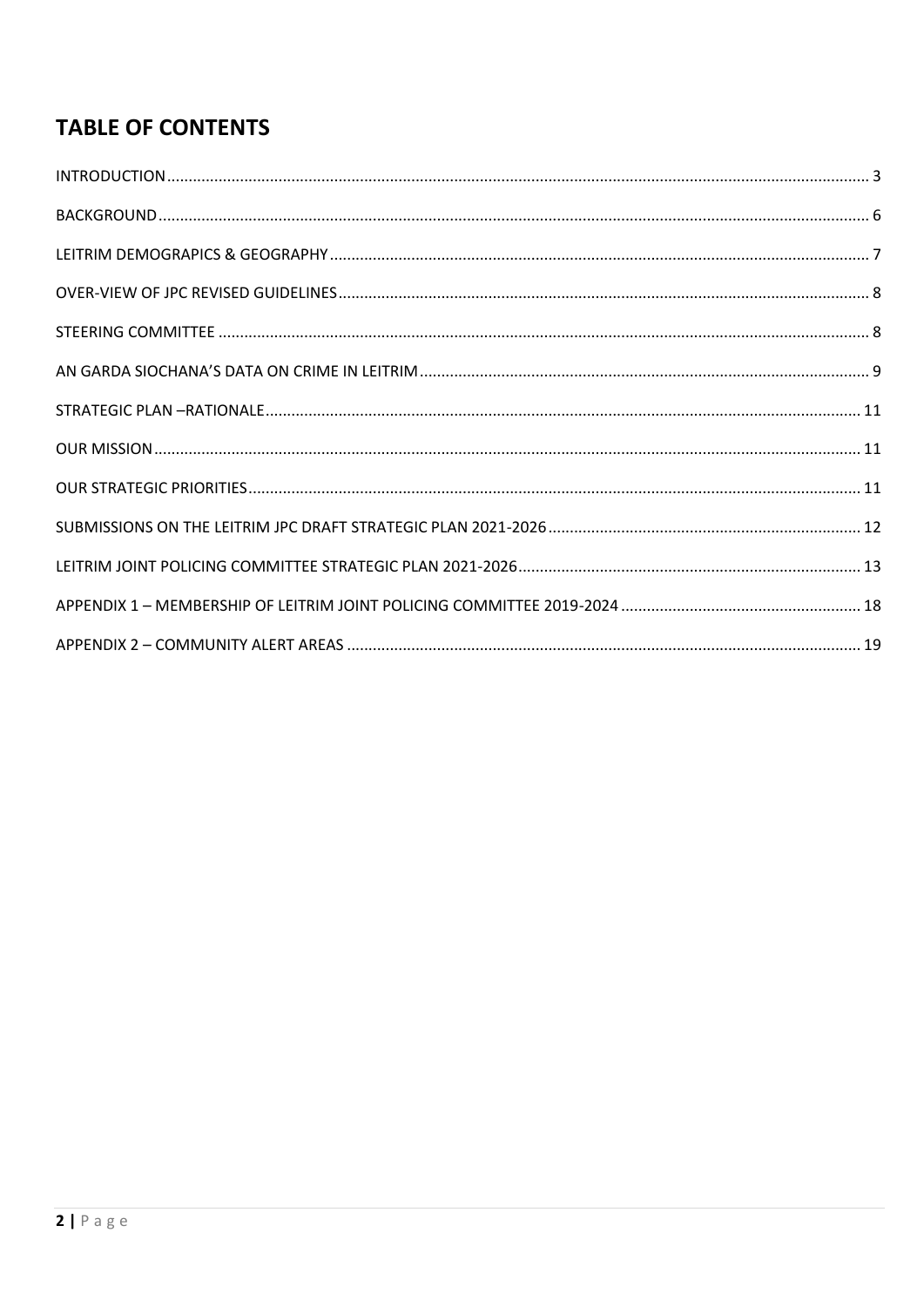### <span id="page-2-0"></span>**INTRODUCTION**

The main aim of Leitrim's Joint Policing Committee (JPC) is to provide a forum where Leitrim County Council and the senior Garda Officers responsible for the policing of Leitrim, with the participation of the local Oireachtas & Elected Members and community interests, can consult, discuss and make recommendations on matters affecting policing in the county.

The Garda Síochána Act 2005 – Section 36(2) - states that '*The JPC's function is to serve as a forum for consultations, discussions and recommendations on matters affecting the policing of the Local Authority administrative area and in particular to -* 

#### *(a) keep under review –*

*(i) the levels and patterns of crime, disorder and anti-social behaviour in that area (including the patterns and levels of misuse of alcohol and drugs), and (ii) the factors underlying and contributing to the levels of crime, disorder and anti-social behaviour in the area,* 

*(b) advise the local authority concerned and the Garda Síochána on how they might best perform their functions having regard to the need to do everything feasible to improve the safety and quality of life and to prevent crime, disorder and anti-social behaviour within the area,* 

*(c) arrange and host public meetings concerning matters affecting the policing of the local authority's administrative area,*

*(d) establish, in consultation with the local Garda superintendent, as the committee considers necessary within specific neighbourhoods of the area, local policing fora to discuss and make recommendations to the committee concerning matters that it is to keep under review under paragraph (a) or on which it is to advise under paragraph (b), in so far as those matters affect their neighbourhoods,*

*(e) Co-ordinate the activities of local policing fora*

*(f) A local authority shall, in performing its functions, have regard to the importance of taking steps to prevent crime, disorder and anti-social behaviour within its area of responsibility. "*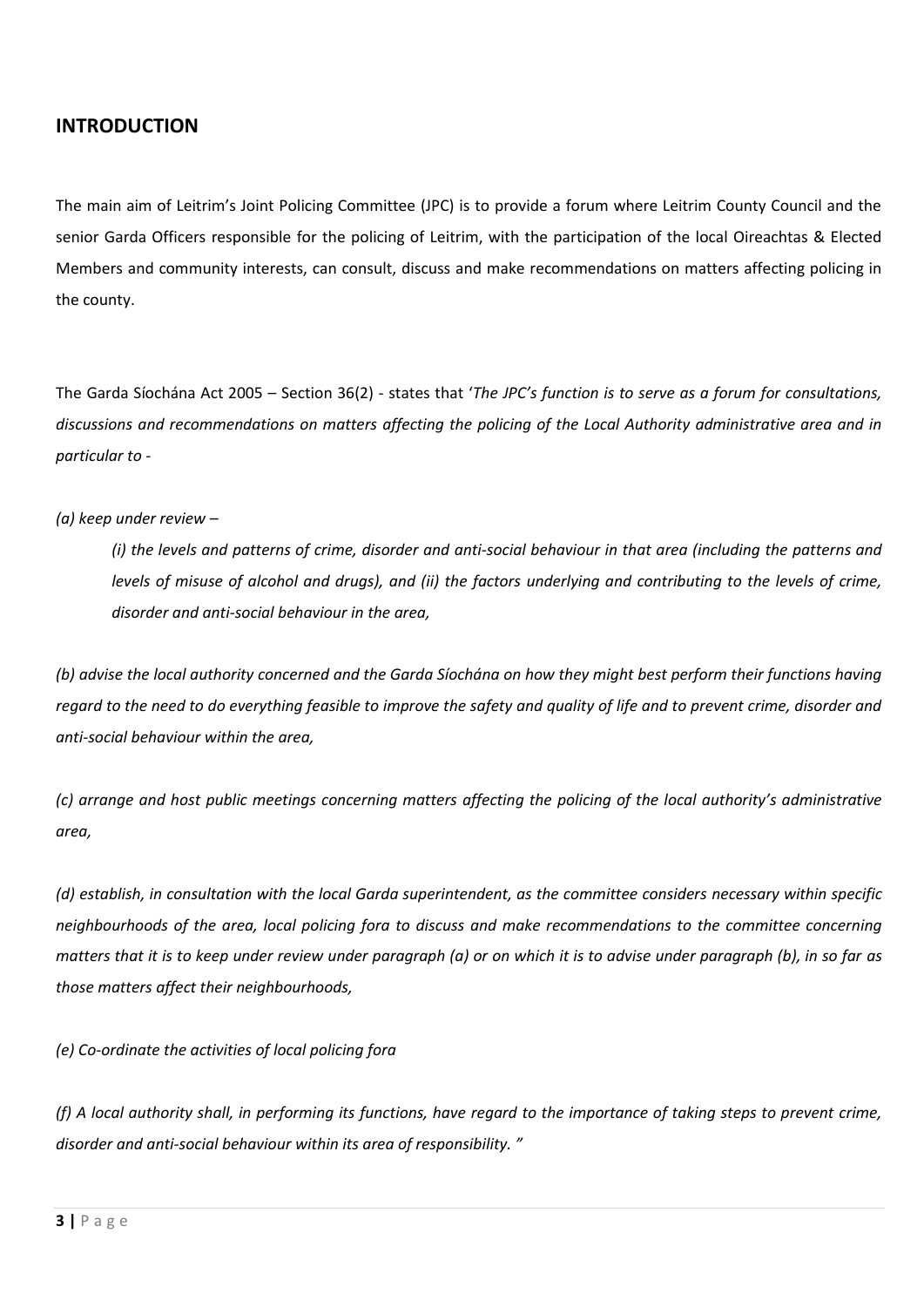The Department of Justice and Equality issued revised guidelines governing the operation of Joint Policing Committees in August, 2014. Leitrim's Joint Policing Committee has been re-established following the Local Elections of May 2019, in accordance with these guidelines and the following is a breakdown of the representation on the committee:

- 13 Elected Members of Leitrim County Council;
- 3 Oireachtas Representatives;
- 2 Local Authority Officials (Chief Executive shall be an ex-officio member);
- 2 Senior Garda Officials;
- 4 community and voluntary sector representatives nominated by the PPN
- 2 community representatives nominated by Chambers of Commerce/Town Teams

As provided for in the Guidelines, each JPC must prepare an Annual Work Plan and a 6-Year Strategic Plan. The inaugural plan covered the period 2015-2020 and this new Strategic plan covering the period 2021 – 2026 builds on the works carried out through the inaugural plan and aims to strengthen and develop the role of the Joint Policing Committee in matters affecting the policing of Leitrim County Council's administrative area.

The Six Year Strategic Plan is designed to link with the Local Economic and Community Plan for the County. Each year an Annual JPC Work Plan will be prepared which will include objectives derived from the Strategic Plan 2021 -2016 and relevant Annual Policing Plans as prepared by An Garda Siochána.

The JPC Work Plan serves as a statement of our intentions with regard to the manner in which we will address the relevant issues in accordance with our functions as set out in Section 36(2) Garda Síochána Act, 2005 as shown above. In seeking to achieve the objectives outlined in this Strategic Plan, we will strive to ensure that County Leitrim is developed and enhanced in line with the mission statements of both Leitrim County Council and An Garda Siochana.

#### *Leitrim County Council Mission Statement*

*'To build an economically strong, creative and inclusive county making Leitrim the best place to live, to work to invest and to visit'*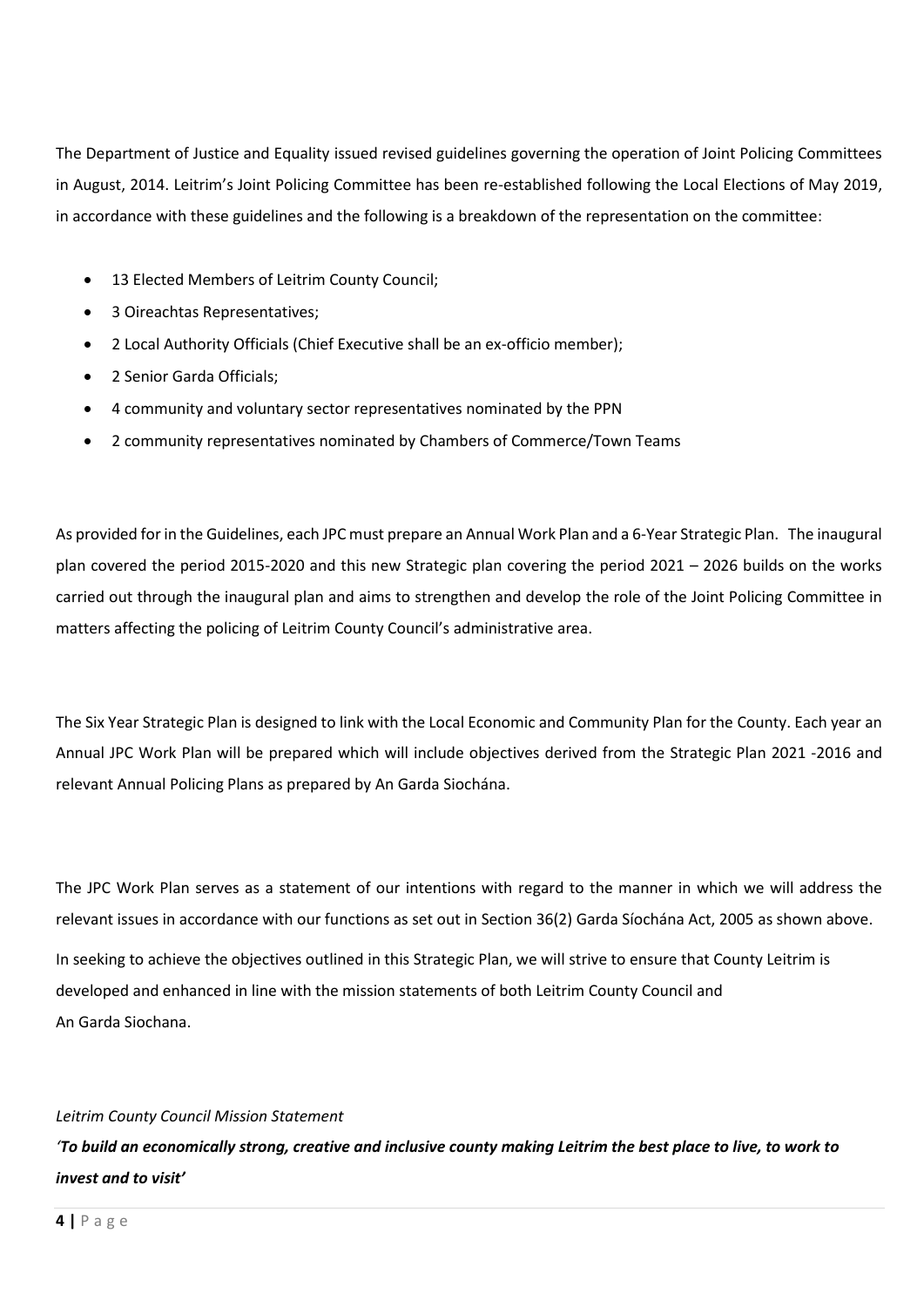*An Garda Siochana Mission Statement*

*"An Garda Síochána: Ag Coinneáil Daoine Sábháilte – Keeping People Safe"*

Eucla Un Gloin

**Councillor Enda McGloin Chairperson Leitrim Joint Policing Committee**

aray T.R

**Lar Power, Chief Executive, Leitrim County Council** 

Caela Curry.

**Inspector Carla Curry An Garda Síochána, Leitrim Policing District**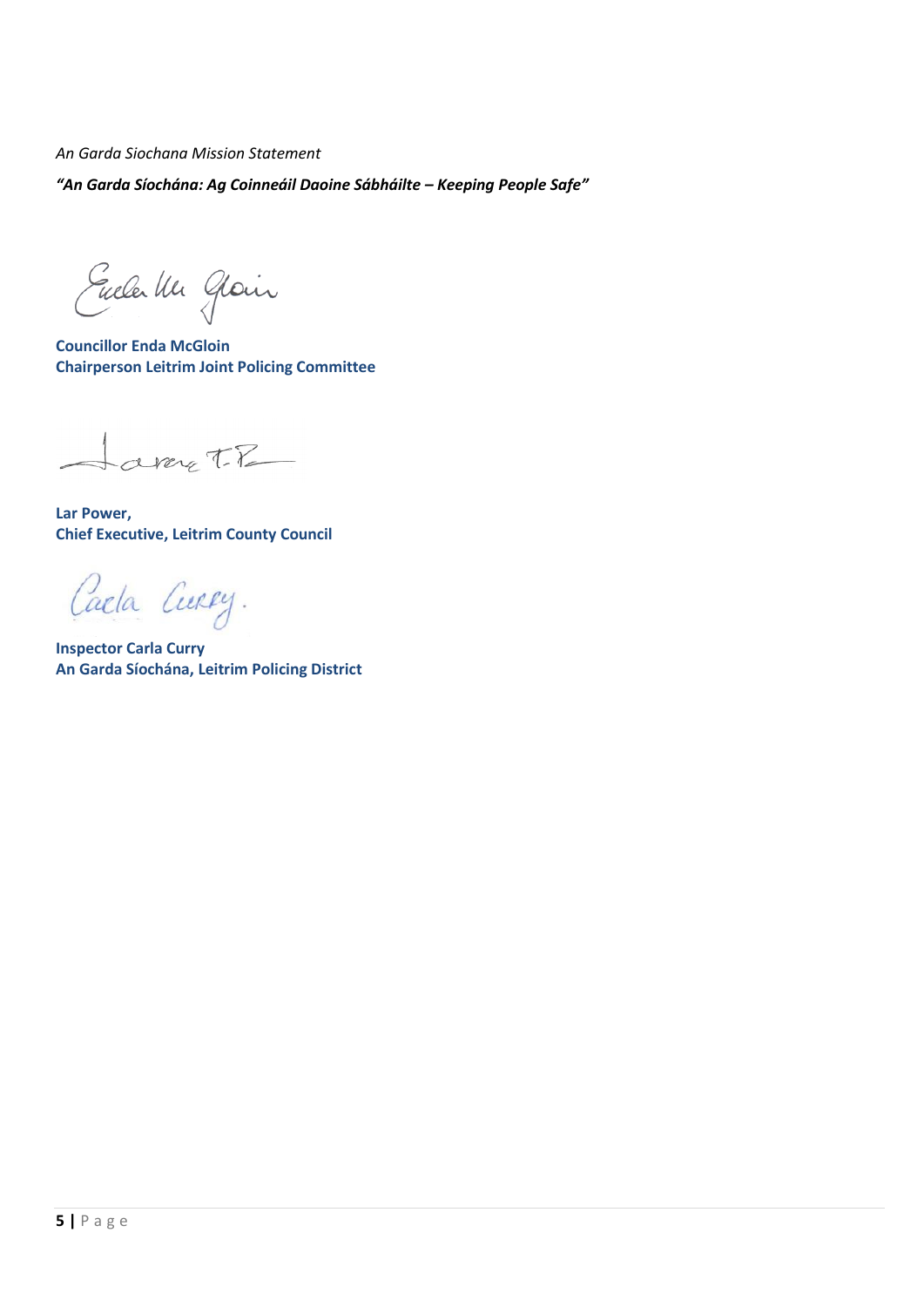## <span id="page-5-0"></span>**BACKGROUND**

Joint Policing Committees were introduced under the Garda Siochana Act 2005 as a mechanism for identifying and addressing policing issues where adopting a partnership approach between An Garda Síochána, the Local Authority and the community is desirable to achieve favourable outcomes.

JPC's are guided by a set of Guidelines issued jointly by the Depts of Justice Equality & Law Reform and Environment, Community & Local Government. The Guidelines were revised following the 2014 Local Elections, and the new Guidelines focus on the achievement of actions and adding value to the work of the various partner organisations.

The purpose of the Guidelines is to set out in detail the functions, composition and operation of Joint Policing Committees in accordance with the Garda Síochána Act 2005. The Act (section 36) provides for the establishment of a JPC in each local authority administrative area. The purpose of the JPC is to provide a forum where a local authority and the senior Garda officers responsible for the policing of that area, with the participation of Oireachtas members and community interests, can consult, discuss and make recommendations on matters affecting the policing of the area. It is intended that the JPCs are partnerships which are co-operative in nature and operate in accordance with paragraph 2.1 below with the minimum of formality to identify, raise awareness of and find solutions for issues impacting on, or causing concerns for, the local community. Through the work of a JPC both partners – the local authority and the Garda Síochána - along with Oireachtas members and community interests have the opportunity to contribute to the improved safety and quality of life of the community. It is essential that the JPC takes a strategic approach to its work so that issues arising can be dealt with in a considered and properly coordinated manner.

Conversely, the business of a JPC cannot be progressed by simply having an exchange of views on relevant Garda or local authority reports. It is imperative that local issues are addressed collectively and strategically and in this regard each JPC must have strategic plans which are focussed on achieving coordinated actions to support enhanced policing and crime prevention. This Strategic Plan is produced in accordance with the guidance issued by the Department of Justice and the Department of the Housing, Planning & Local Government.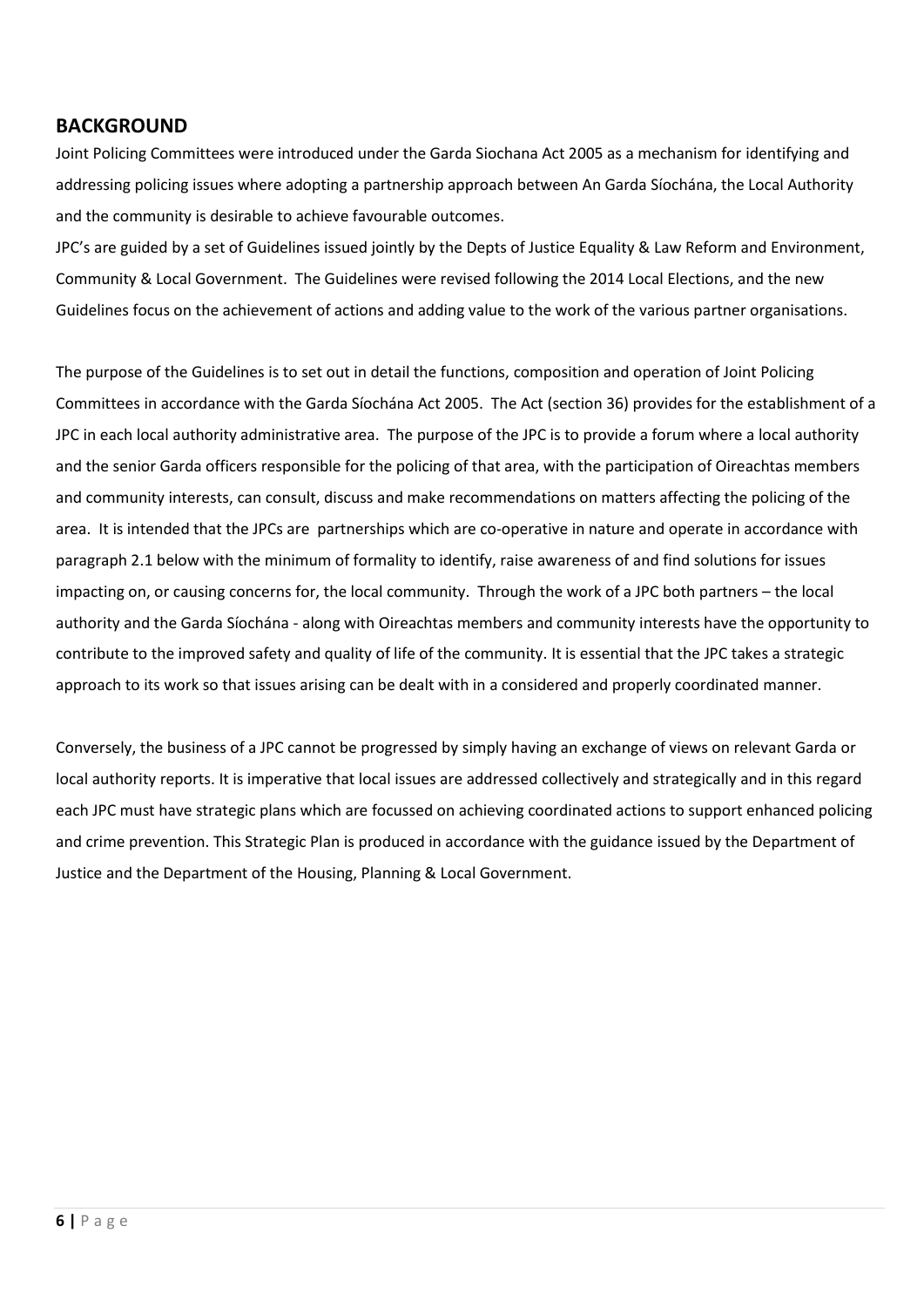# <span id="page-6-0"></span>**LEITRIM DEMOGRAPICS & GEOGRAPHY**

County Leitrim located in the North West of Ireland, in the Norther and Western Regional Assembly Area and occupies an area of 1,876 sq. km (613 sq. miles) and has a population of 32,044 (2016 Census). The County is strategically located and very accessible with road rail and air links to the major cities of Dublin, Belfast, Derry and Sligo.



### **Demographics**

Key demographic facts for County Leitrim:

- The population of the county is now at its highest since 1961.
- The 2016 Census identified a marginal population growth of 246 persons an increase of 0.77% on the 2011 Census.
- The largest increase in population from 2011-2016 occurred in Manorhamilton (107 persons) and Carrick-on-Shannon (99 persons).
- As the Census defines 'urban' as having a population of greater than 1,500 population, only Carrick on Shannon with a population of 4,062 people is classified as urban. This includes the adjoining village of Cortober in Co. Roscommon. Co. Leitrim has therefore the highest percentage of people living in rural areas than any other county in the country.
- Leitrim's Age Dependency Rate (the proportion of the population that is outside the normal working age of 15 to 64) is 62.6%, the highest in the country.
- Non-Irish nationals account for 11.8% of the population of Leitrim compared with a national average figure of 12%.
- 60% of students in County Leitrim progress to Third Level Education, the joint highest % nationally.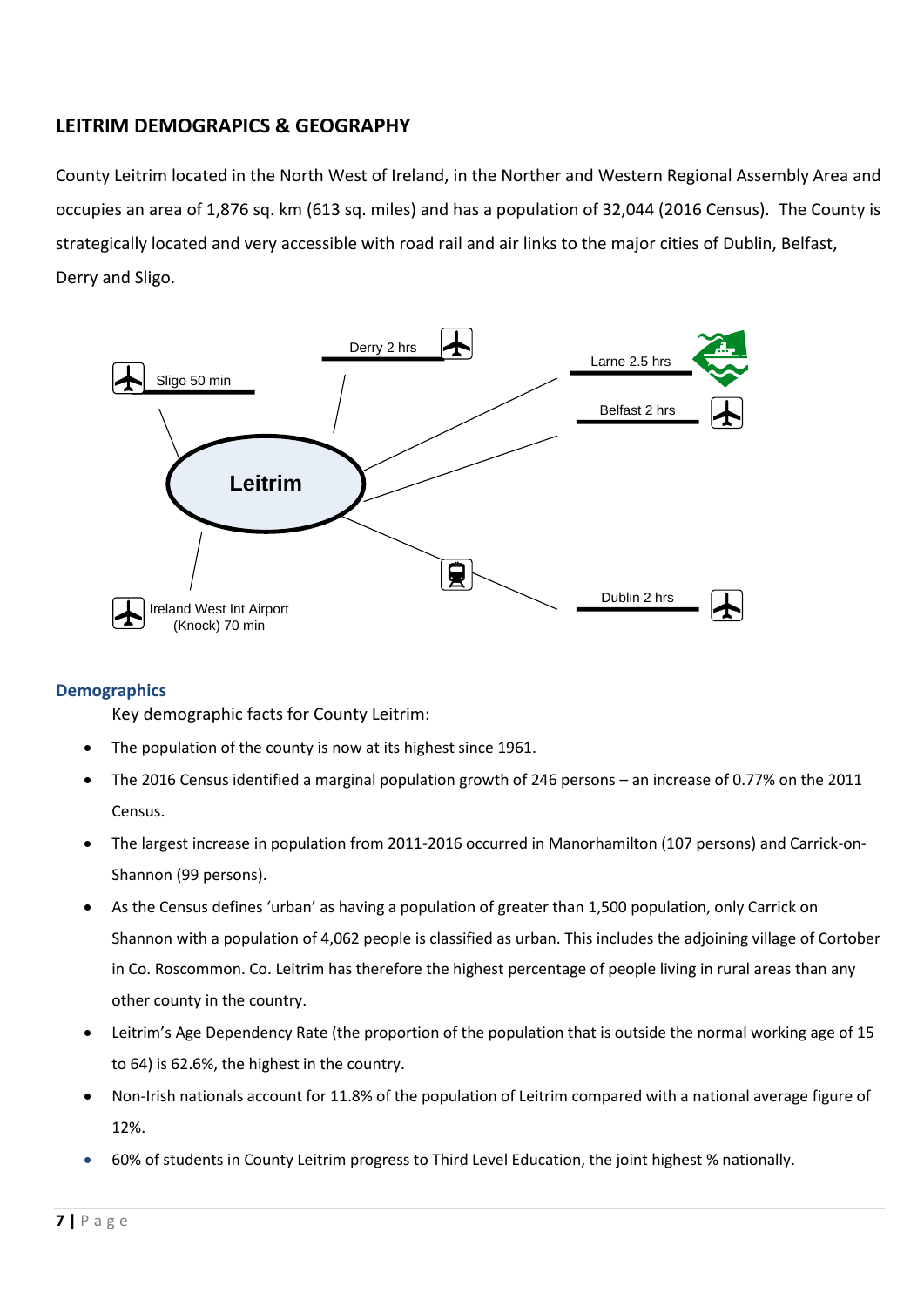# <span id="page-7-0"></span>**OVER-VIEW OF JPC REVISED GUIDELINES**

The former guidelines for the operation of Joint Policing Committees were issued in 2008 and heralded the establishment of these important partnership structures in all of the then existing local authority areas, as provided in the Garda Síochána Act 2005. A review of the operation of the Committees commenced in 2012, to see if there were ways in which their operation could be enhanced and ensure that they were functioning as intended. The review process included a questionnaire to all existing members of Committees throughout the country and the production of a discussion document which helped to facilitate a public consultation process. The review was managed in consultation with an Oversight Committee which included representatives of the Department of the Environment, Community and Local Government and An Garda Síochána.

The revised guidelines for the operation of Joint Policing Committees were published in August, 2014 and copies of the revised guidelines have been made available to all of the Members of the JPC.

# <span id="page-7-1"></span>**STEERING COMMITTEE**

Each JPC must establish a steering group, consisting of the chairperson of the JPC, a representative of An Garda Síochána and the Chief Executive of the local authority or a person nominated by him or her. The function of the steering group will be to facilitate the efficient functioning of the JPC **and in particular to ensure that it retains a clear focus on strategic and collaborative action**. It will also arrange procedures for the appointment of any new or replacement members, draw up the agenda and arrange documentation for meetings, be the point of contact for cooperation and joint action with other JPCs and with any subcommittees of the JPC.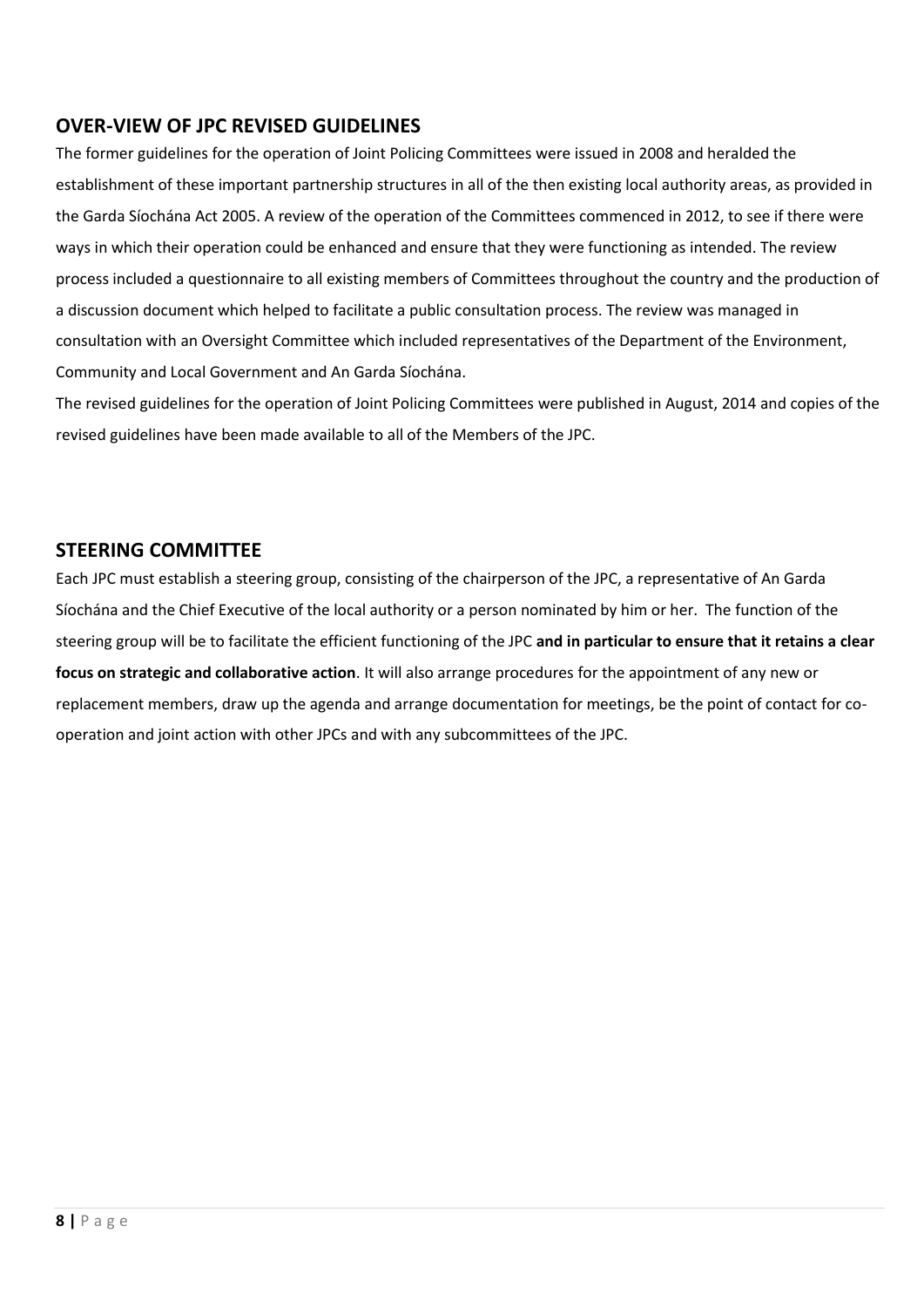# <span id="page-8-0"></span>**AN GARDA SIOCHANA'S DATA ON CRIME IN LEITRIM**

Leitrim consists of one Garda District - Leitrim District -with the District Headquarters located in Carrick on Shannon, Co. Leitrim. There are two 24- hour Garda Stations in Co. Leitrim, Carrick on Shannon Garda Station in south Leitrim, and Manorhamilton Garda Station in north Leitrim.

In addition there are another 5 Garda sub district stations located in the following towns:

Mohill, Ballinamore, Carrigallen, Drumshanbo, and Kinlough.

The data in Table 1 below enumerates the statistics from the Leitrim District on reported crime figures relating to 2019 and 2020 year to date. In interpreting the data, regard should be had to the following:

- $\triangleright$  Contrary to public perception, the actual level of crime in the county is relatively low and is not increasing at any noticeable rate.
- ➢ Offending is decreasing under the various categories of crime related to Assault Causing Harm, Sexual Assaults, Fraud and Drug Offences, and Criminal Damage.
- ➢ Minor assaults, Thefts theft from Shops, Thefts and Burglaries remain relatively static Y.T.D. 2019/2020 but are decreasing over the five-year period 2015/2020.
- ➢ A number of Burglaries of commercial premises have been prevented by Garda intervention, with those responsible being mobile organised Crime Gangs from other regions.
- $\triangleright$  In addition, there has been significant detections in the Cultivation of Drugs for sale or Supply, i.e. Growhouses
- $\triangleright$  Significant Garda resources have been expended on the Policing of the COVID-19 Pandemic with strong community engagement from the Leitrim Community Policing Unit.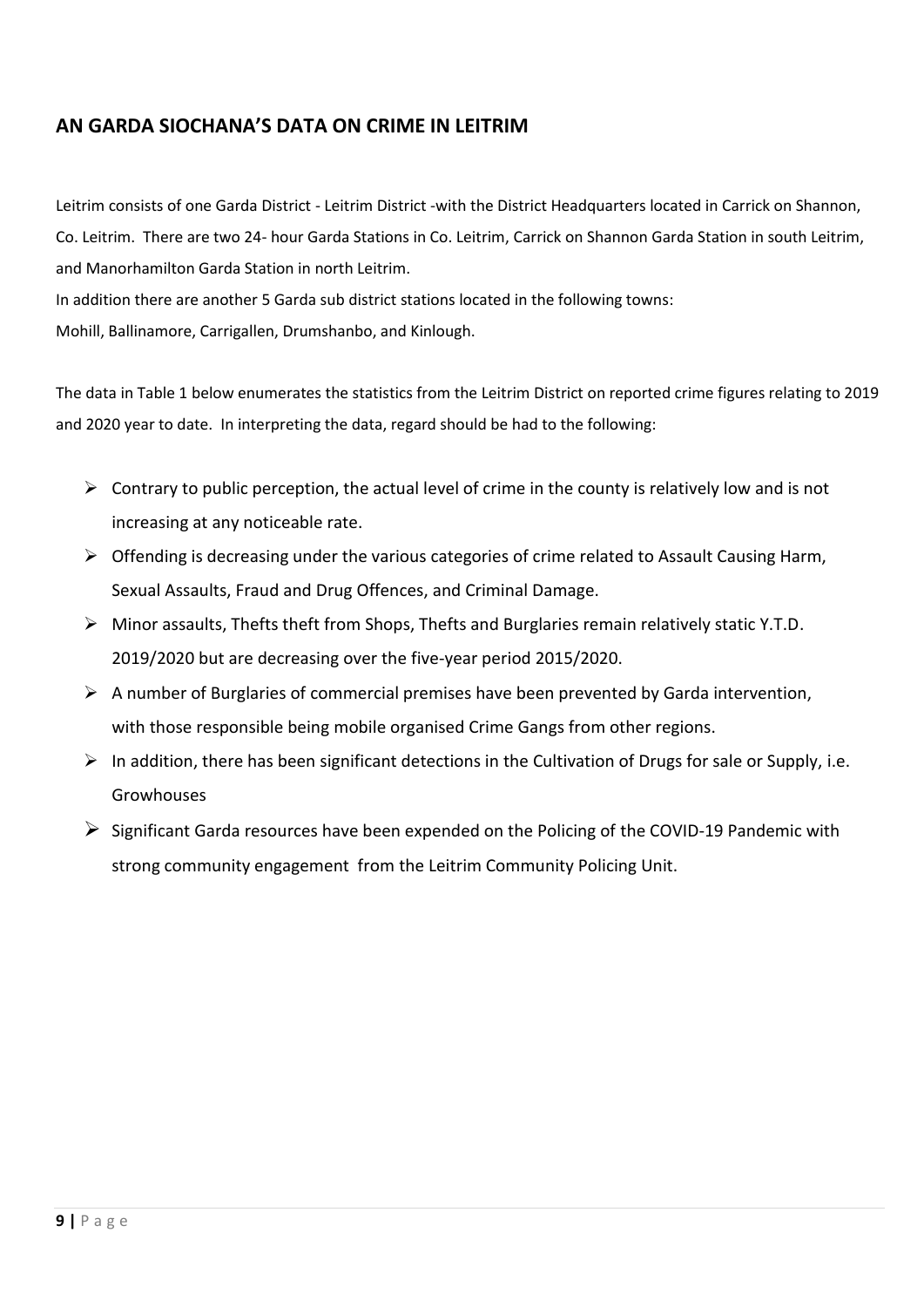# **TABLE No. 1 – CRIME TRENDS IN LEITRIM 2019 & 2020 YEAR TO DATE**

|                                                |              | Up to 13 <sup>th</sup> Sept |
|------------------------------------------------|--------------|-----------------------------|
| <b>Crime Trends in Co Leitrim</b>              | 2019         | 2020                        |
| <b>Fatal Road Collisions</b>                   | $\mathbf{1}$ | 0                           |
| <b>Rape of a female</b>                        | 6            | 4                           |
| <b>Rape Section 4</b>                          | $\mathbf 0$  | 0                           |
| <b>Criminal Law (Sexual Offences) Act 2006</b> | $\mathbf{1}$ | $\mathbf{1}$                |
| <b>Sexual Assault</b>                          | 17           | 4                           |
| <b>Assault Causing Harm</b>                    | 33           | 15                          |
| <b>Harassment</b>                              | 5            | $\overline{7}$              |
| <b>Assault Minor</b>                           | 67           | 62                          |
| <b>Robbery from the Person</b>                 | $\mathbf{1}$ | $\overline{2}$              |
| <b>Burglary</b>                                | 77           | 56                          |
| <b>Interfering with Mechanism of MPV</b>       | $\mathbf{1}$ | $\mathbf{1}$                |
| Theft of M.P.V.                                | 18           | 12                          |
| <b>Unauthorised Taking (Vehicle)</b>           | 18           | 12                          |
| <b>Theft from Person</b>                       | 4            | $\overline{2}$              |
| <b>Theft from Shop</b>                         | 57           | 31                          |
| <b>Handling/Possession of Stolen Property</b>  | $\mathbf{1}$ | 0                           |
| <b>Theft (other)</b>                           | 56           | 47                          |
| <b>Theft from MPV</b>                          | 30           | 3                           |
| <b>Theft of a Pedal Cycle</b>                  | 5            | 3                           |
| <b>Falsification of Accounts</b>               | 0            | 0                           |
| <b>Forgery/ False Instrument Offences</b>      | $\mathbf{1}$ | $\overline{2}$              |
| <b>Fraud Deception</b>                         | 51           | 25                          |
| <b>Possession of Drugs for Sale and Supply</b> | 10           | 6                           |
| <b>Simple Possession</b>                       | 51           | 26                          |
| <b>Criminal Damage Not by Fire</b>             | 154          | 64                          |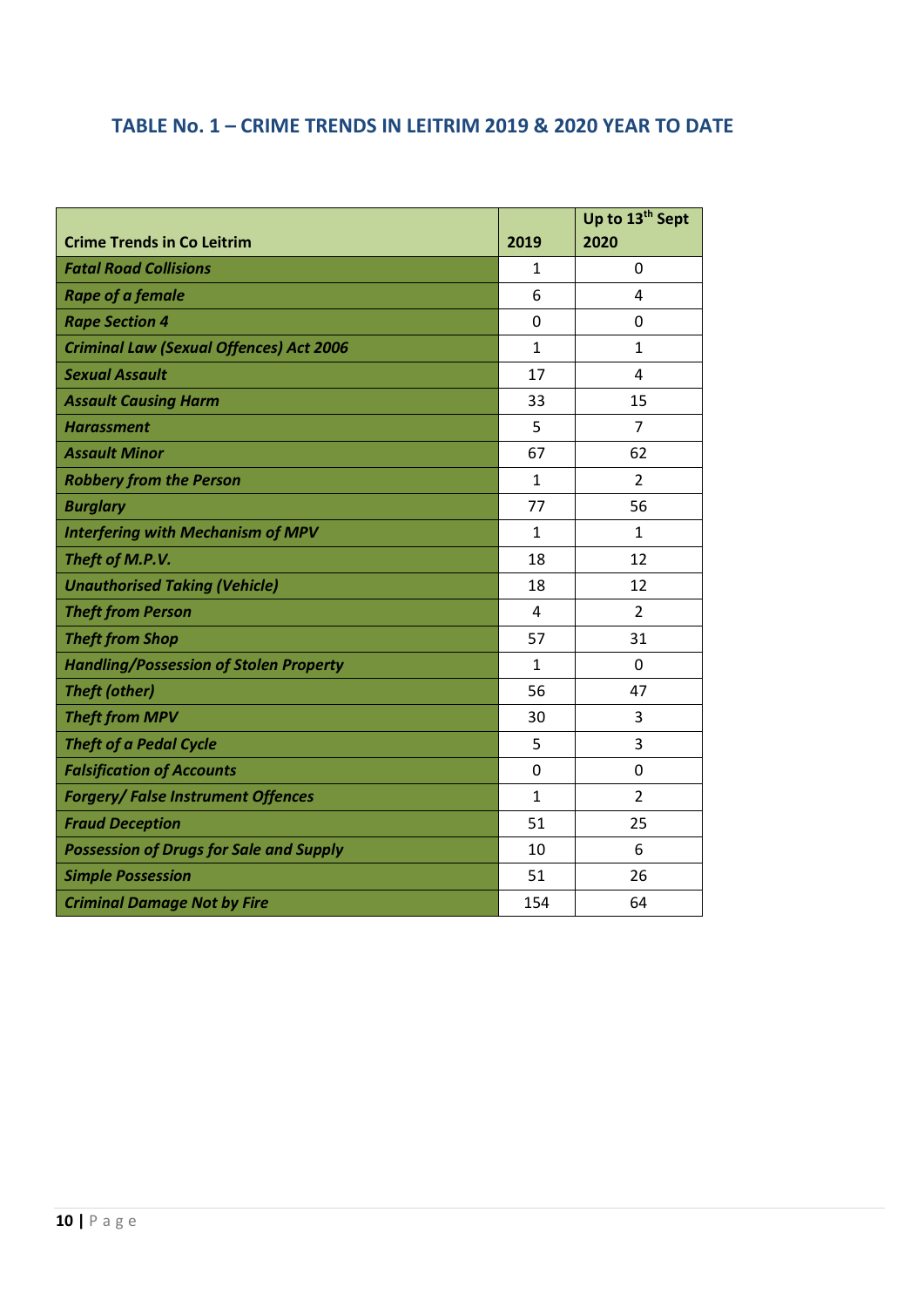## <span id="page-10-0"></span>**STRATEGIC PLAN –RATIONALE**

This Strategic Plan takes cognisance of the following documents:

- ➢ Garda Policing Plans for Leitrim for 2021
- $\triangleright$  The priorities highlighted by the national Policing Plan
- ➢ The Leitrim LECP (Local Economic & Community Plan)
- $\triangleright$  The North West Regional Homelessness Strategy
- ➢ The National Drugs Strategy 2017-2025 , which lists the inclusion of drug-related issues in a central way in the work of the JPC's as an action aimed at reducing supply

### <span id="page-10-1"></span>**OUR MISSION**

The Mission of the Leitrim Joint Policing Committee is:

**'To enhance the crime prevention and public safety work of An Garda Siochana, the community sector and Leitrim County Council by adopting a collaborative approach to make Leitrim a safe place to live particularly in rural parts of the county'.**

### <span id="page-10-2"></span>**OUR STRATEGIC PRIORITIES**

In the preparation of the JPC 6-Year Strategic Plan the Members identified the following key strategic priorities for inclusion in the Plan. The strategic priorities reflect the concerns of the JPC and the broader community and encompass 6 key themes. The implementation of the Strategic Priorities for the JPC is formulated by the identification of key objectives relating to each strategy. The format adopted is that each Strategic Priority will have a number of key objectives to be delivered over the life-time of the Plan as detailed below. The JPC will over-see the implementation and delivery of the strategic objectives and a progress report will be prepared on an annual basis. Under each objective key actions have been identified and have been assigned to a lead agency, a number of objectives will be delivered in a collaborative partnership approach by a number of the stakeholders.

- 1. Communication and promotion of greater awareness of the role of the Joint Policing Committee
- 2. Promotion of Safe Communities in Leitrim particularly in rural areas.
- 3. Crime Prevention
- 4. Road Safety
- 5. Public Safety
- 6. Protecting and engaging our Youth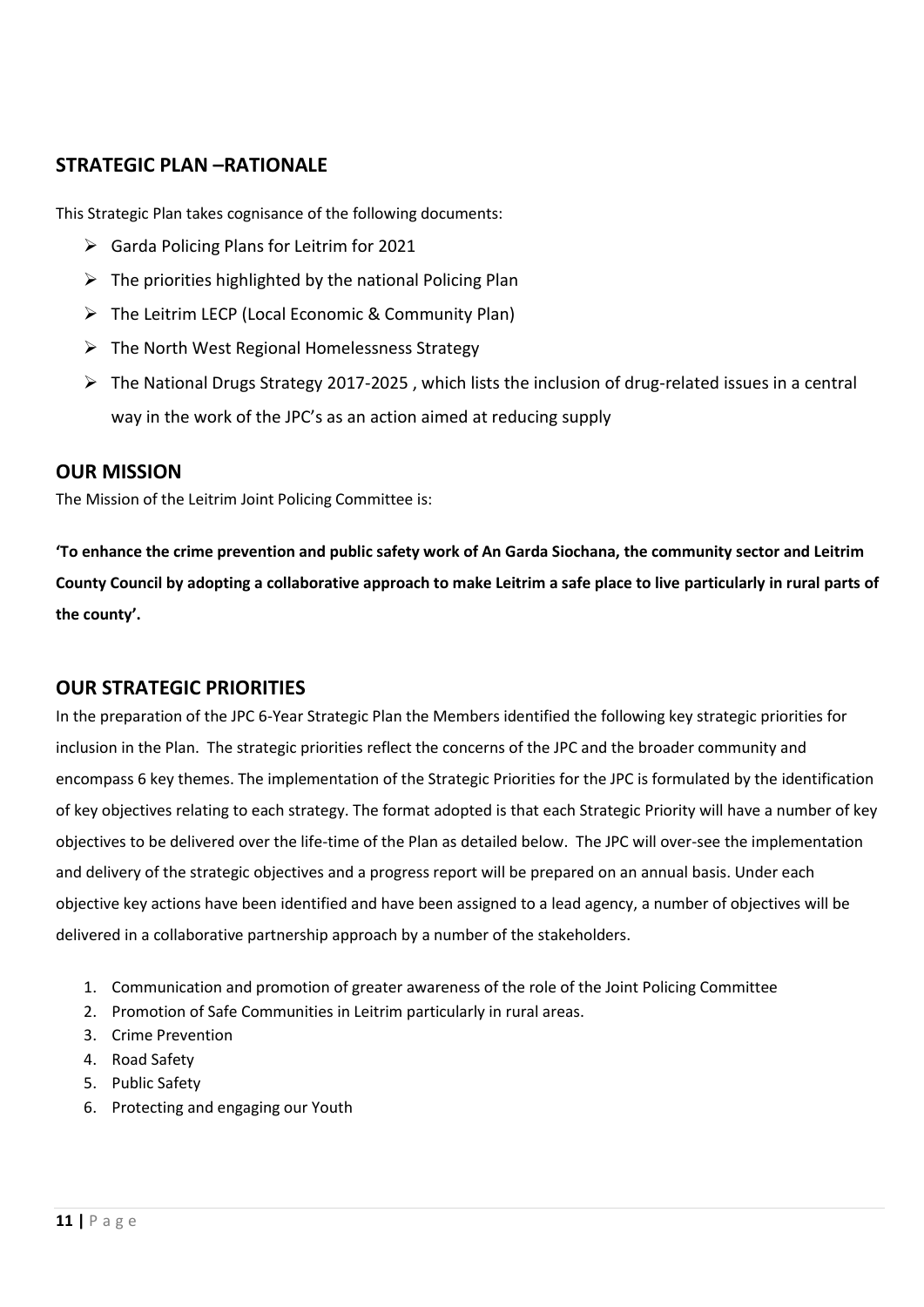# <span id="page-11-0"></span>**SUBMISSIONS ON THE LEITRIM JPC DRAFT STRATEGIC PLAN 2021-2026**

The Leitrim Draft Joint Policing Strategy 2021-2026 was considered by the members of the Leitrim Joint Policing Committee at a meeting on Monday 5<sup>th</sup> October 2020. Following the meeting, the Draft Policing Strategy was placed on public consultation.

Details in relation to the public consultation process were published in the Leitrim Observer dated 14<sup>th</sup> October, on Leitrim County Council's website, on our social media channels, and on the Government's public consultation website: https://www.gov.ie/en/consultations/.

The public consultation process invited views and comments from interested parties by Wednesday 11<sup>th</sup> November 2020.

There were no comments, views or submissions received from any interest party by the deadline date.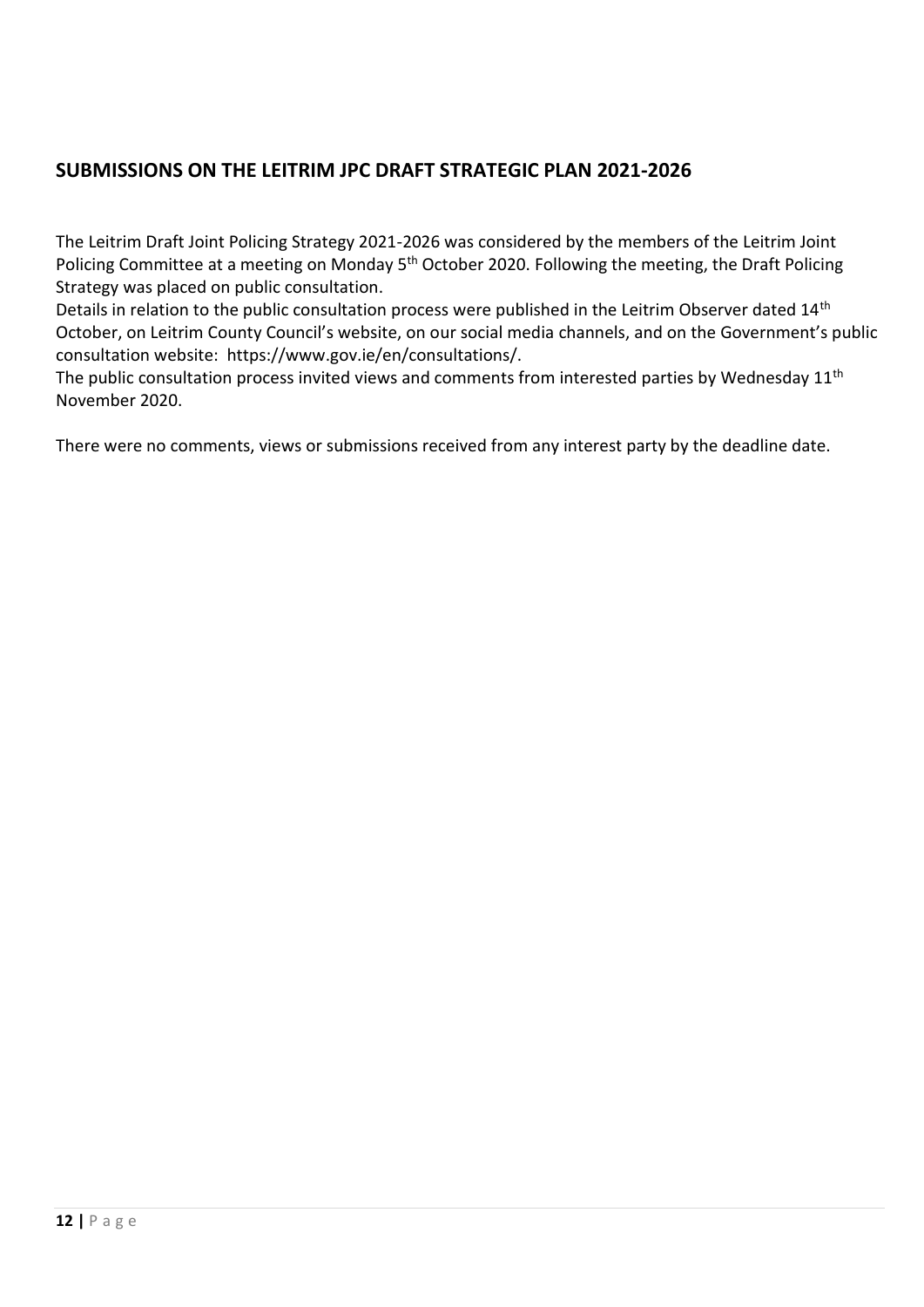# **LEITRIM JOINT POLICING COMMITTEE STRATEGIC PLAN 2021-2026**

<span id="page-12-0"></span>

|     | <b>OBJECTIVE 1: COMMUNICATION AND PROMOTION OF GREATER AWARENESS OF THE ROLE OF THE JOINT POLICING</b><br><b>COMMITTEE</b>                                                                                           |                                  |  |  |
|-----|----------------------------------------------------------------------------------------------------------------------------------------------------------------------------------------------------------------------|----------------------------------|--|--|
|     | <b>Supporting Actions</b>                                                                                                                                                                                            | Led by                           |  |  |
| 1.1 | Promotion of the JPC through Leitrim County Council's website www.leitrim.ie and the local media                                                                                                                     | <b>LCC</b>                       |  |  |
| 1.2 | Develop a Communication Strategy to inform the general public and the community sector about the Joint<br>Policing Committee e.g. newspapers, local radio campaign, social media, PPN newsletter, and www.leitrim.ie | Sub Group - Garda Síochána / LCC |  |  |
| 1.3 | Facilitate JPC input to policy submissions as appropriate                                                                                                                                                            | JPC / LCC                        |  |  |
| 1.4 | Host a public Joint Policing Committee meeting                                                                                                                                                                       | JPC.                             |  |  |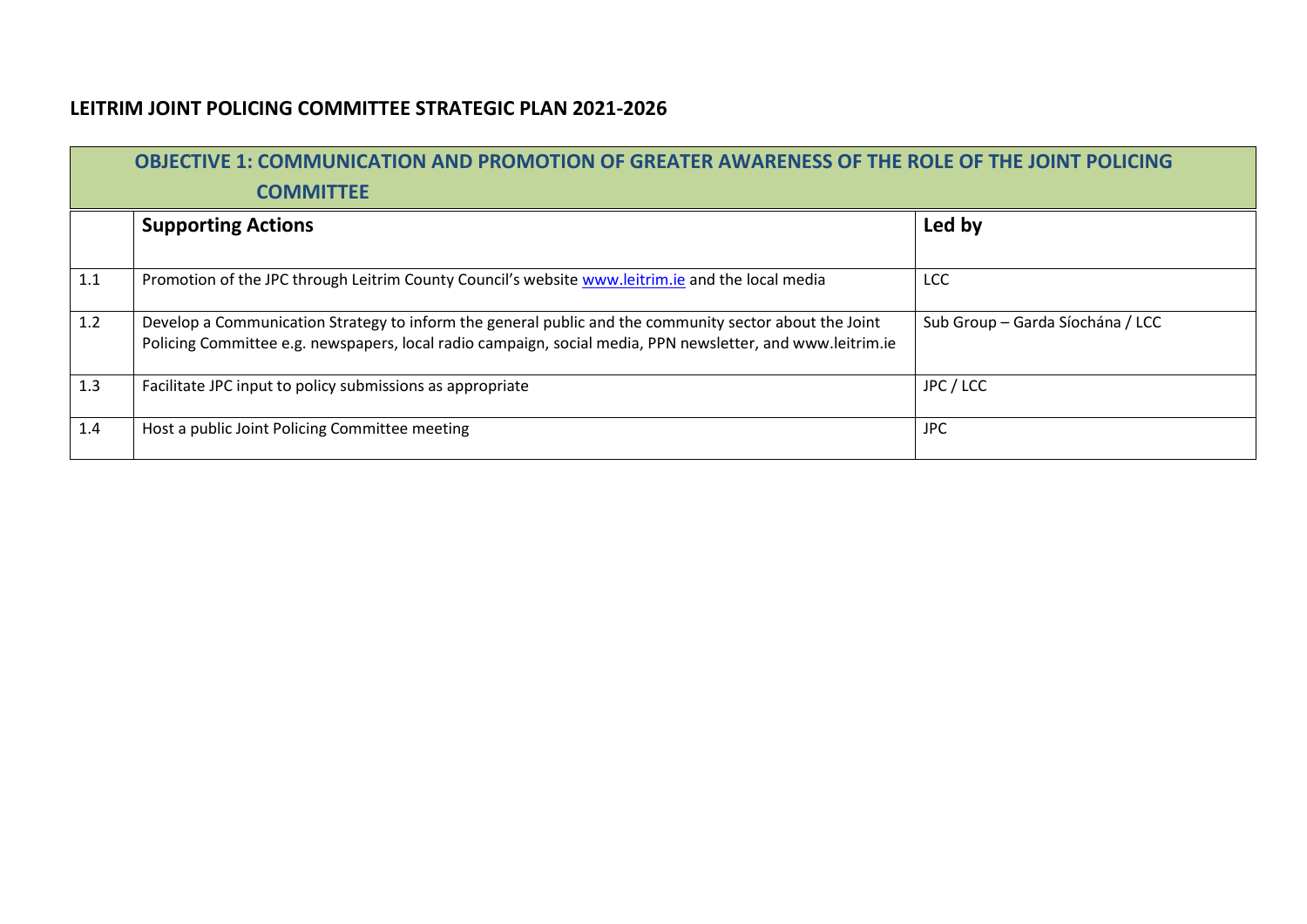# **OBJECTIVE 2: PROMOTION OF SAFE COMMUNITIES IN LEITRIM PARTICURLARLY IN RURAL AREAS**

|     | <b>Supporting Actions</b>                                                                                     | Led by                                       |
|-----|---------------------------------------------------------------------------------------------------------------|----------------------------------------------|
| 2.1 | Promote the availability of new technology to establish Community Text Alert Groups throughout the County,    | An Garda Síochána                            |
|     | energise existing groups.                                                                                     |                                              |
| 2.2 | Promote awareness of the vulnerability of the elderly in the community particularly those living alone,       | An Garda Síochána                            |
|     | ensuring that they are identified by local gardai who will engage with them providing reassurance.            |                                              |
| 2.3 | Consider initiatives to increase community interaction between the elderly and the Gardai e.g. members of An  | An Garda Síochána/Leitrim County Council     |
|     | Garda Síochána to call to specific organisations to assist members of the public with form filling etc.       |                                              |
| 2.4 | Participate on the Age Friendly Alliance and work towards alleviating the fear of crime amongst the elderly.  | An Garda Síochána/Leitrim County Council     |
| 2.5 | <b>Anti-Social Behaviour Strategy</b>                                                                         |                                              |
|     | Ensure implementation of Anti-Social Behaviour Strategy in Council Housing Estates                            | Leitrim County Council                       |
| 2.6 | Continue to support adopted Estate Management strategies and initiatives with a view to developing a co-      | Leitrim County Council / An Garda Síochána / |
|     | ordinated approach between Leitrim County Council, An Garda Síochána and HSE where particular                 | <b>HSE</b>                                   |
|     | circumstances arise.                                                                                          |                                              |
| 2.7 | Carry out review of existing Neighbourhood watch schemes and promote greater crime prevention and             | An Garda Síochána                            |
|     | security awareness, promoting community engagement with the property marking scheme,                          |                                              |
|     | and fraud prevention.                                                                                         |                                              |
| 2.8 | Leitrim Garda District to actively participate in Garda National Community Relations Bureau roll out of their | An Garda Síochána/JPC                        |
|     | "Supporting Safer Community "campaigns and "Crime Prevention Days of Action".                                 |                                              |
| 2.9 | Leitrim County Council and An Garda Síochána to work in partnership to develop an inter-agency approach in    | An Garda Síochána/Leitrim County Council     |
|     | managing and resolving repeated incidences of anti-social behaviour on estates.                               |                                              |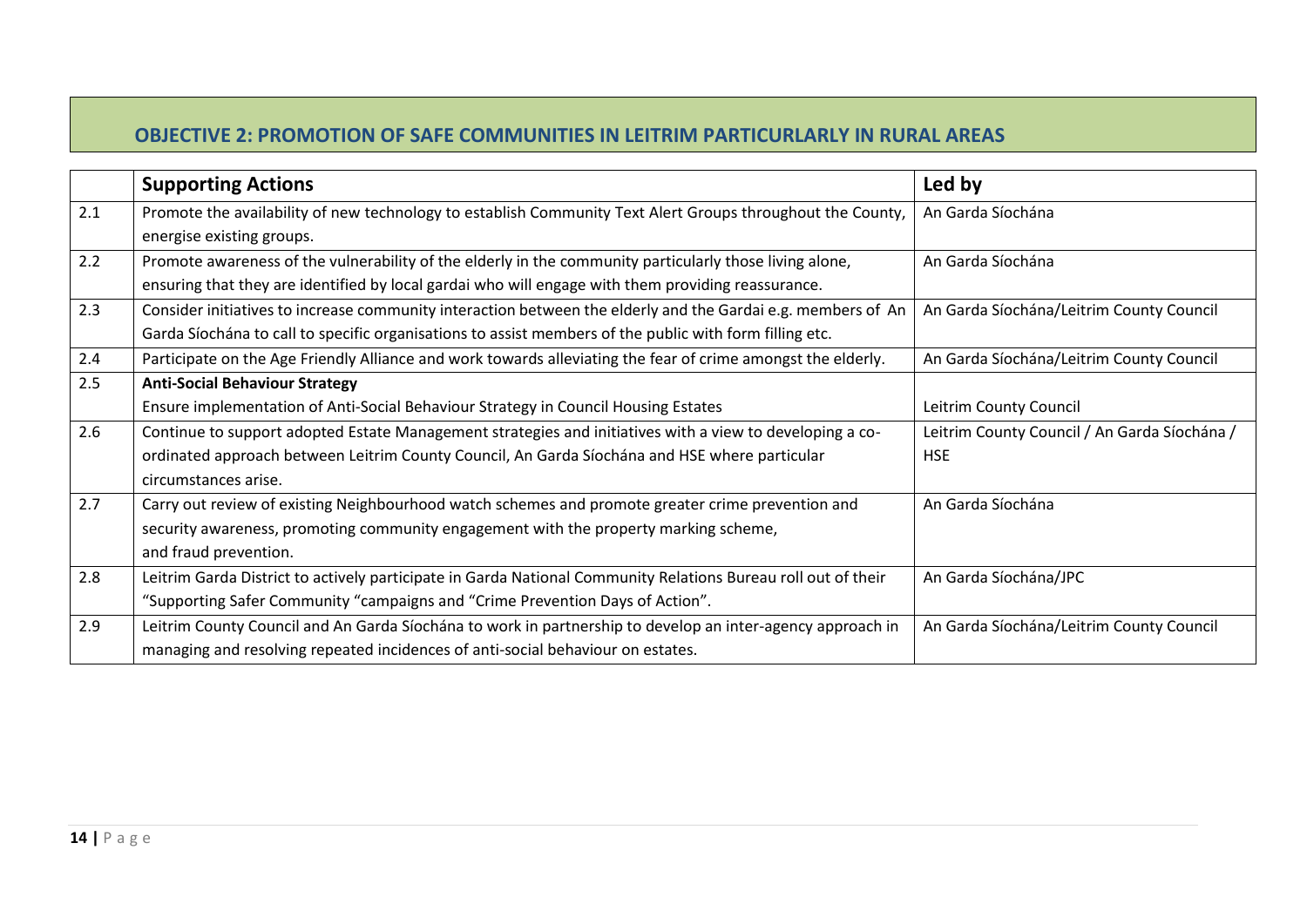# **OBJECTIVE 3 : CRIME PREVENTION**

| 3.1 | Operation Thor - Disrupt the activities of highly mobile Organised Crime Gangs Targeting business premises for<br>Burglaries. | An Garda Síochána                          |
|-----|-------------------------------------------------------------------------------------------------------------------------------|--------------------------------------------|
| 3.2 | Support public awareness campaign about crime prevention initiatives                                                          | <b>JPC</b>                                 |
| 3.3 | Promote the awareness of reporting all incidents of crime.                                                                    | <b>JPC</b>                                 |
| 3.4 | Reduce assaults/possession of offensive weapons in public through to roll out of operation "Soteria "                         | An Garda Síochána                          |
|     | In schools and community youth groups.                                                                                        |                                            |
| 3.5 | Active engagement of community policing with local community groups including briefing of PPN on Crime                        | An Garda Síochána / Leitrim County Council |
|     | Prevention initiatives by Crime Prevention Officer                                                                            |                                            |
| 3.6 | Liaise with the North West Regional Drug and Alcohol Task Force (NWRDTF)                                                      | <b>JPC</b>                                 |
| 3.7 | Newly formed Divisional Protective Services Bureau to provide comprehensive support for victims of crime                      | An Garda Síochána                          |
|     | including victims of domestic and sexual violence.                                                                            |                                            |
| 3.8 | Identify crime and trend patterns in relation to the farming sector liaising with farming groups and                          | An Garda Síochána/JPC                      |
|     | Promoting the property marking Scheme and Crime Prevention Advice at Marts/Agricultural Shows.                                |                                            |
| 3.9 | Roll out of Costal Watch Strategy to Enhance collaboration with national policing and security partners                       | An Garda Síochána                          |
|     |                                                                                                                               |                                            |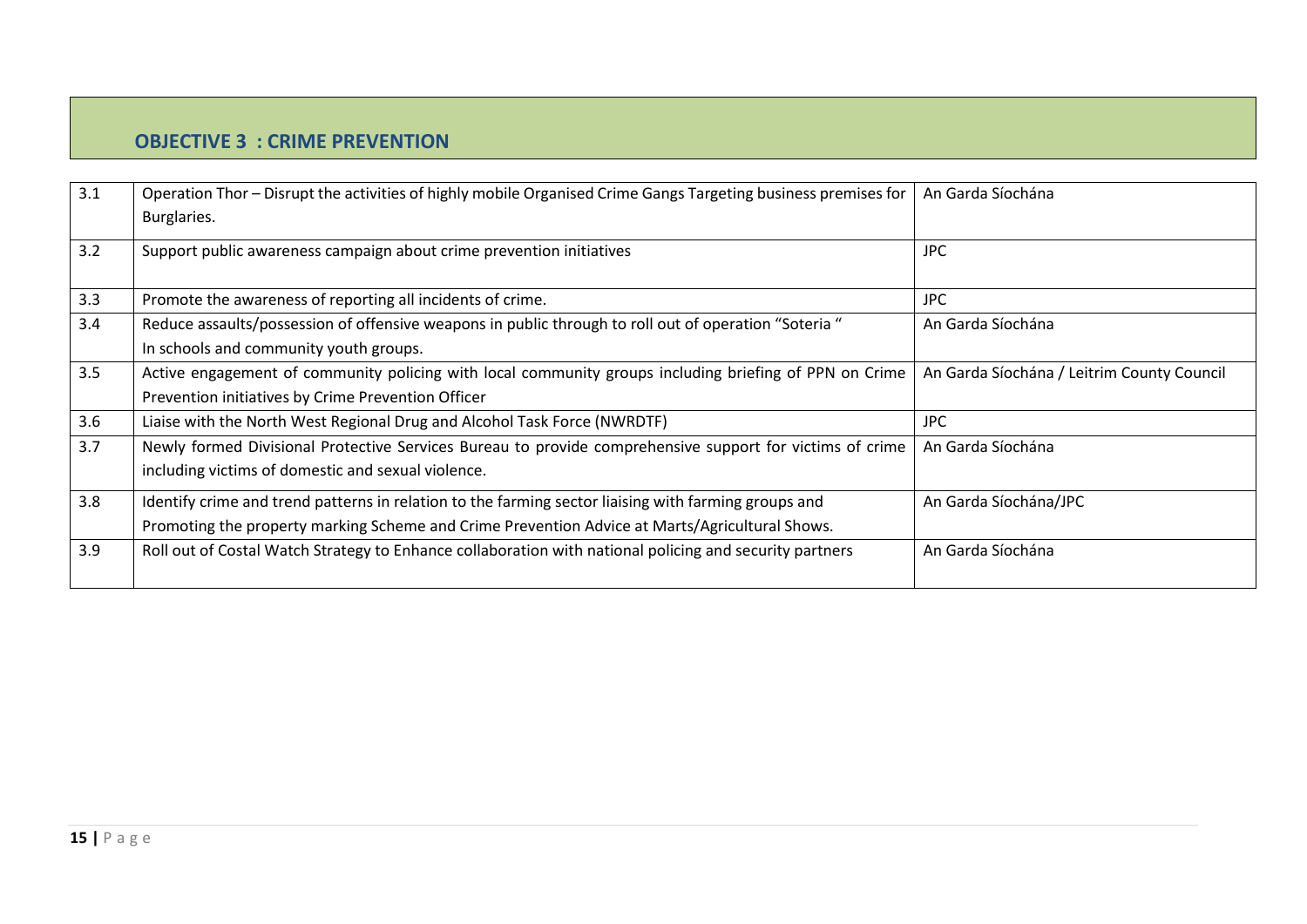| 4.1 | <b>OBJECTIVE 4: ROAD SAFETY</b><br>Implementation of Road Traffic legislation and enforcement, participation in National Roads Policing<br>Operations for 2020 to include various operations including school bus, seatbelt, motorcyclist, mobile phone, | An Garda Síochána                          |
|-----|----------------------------------------------------------------------------------------------------------------------------------------------------------------------------------------------------------------------------------------------------------|--------------------------------------------|
|     | learner permit, PSV/taxi, pedestrian/pedal cyclist. Participation in European Tispol- operations including<br>alcohol/drugs, speed, seatbelt, truck/bus/commercial vehicle.                                                                              |                                            |
| 4.2 | Road Safety Working Together Group comprised of An Garda Síochána, Leitrim Co Council, HSA, RSA and TII to<br>make annual reports to J.P.C.                                                                                                              | An Garda Síochána/Leitrim County Council   |
| 4.3 | Ensure traffic management issues relating to traffic congestion and the impact of special events on the flow of<br>traffic are reported in the local media in a timely manner to minimise disruption.                                                    | An Garda Síochána / Leitrim County Council |
| 4.4 | Continue to support, develop and introduce Road Safety Education and Awareness initiatives in association                                                                                                                                                | An Garda Síochána / Leitrim County         |
|     | with the RSA, Leitrim County Council and Garda National Traffic Bureau.                                                                                                                                                                                  | Council/RSA                                |
| 4.5 | Continue to support Road Safety Education programmes with specific focus on pre-schools, Primary schools,                                                                                                                                                | An Garda Síochána / Leitrim County Council |
|     | Secondary schools and youth communities/programmes in the County.                                                                                                                                                                                        |                                            |
| 4.6 | Adoption of the various Speed Limits across the county and including all housing estates taken in charge by                                                                                                                                              | An Garda Síochána/Leitrim County Council   |
|     | Leitrim County Council and enforcement of speed limits across the county. Continue on-going consultation                                                                                                                                                 |                                            |
|     | and review of parameters of speed zones with Roads and Transportation Department Leitrim County Council.                                                                                                                                                 |                                            |
| 4.7 | Carry out review of collision prone zones in the County on a quarterly basis with An Garda Síochána                                                                                                                                                      | An Garda Síochána/Leitrim Co Council       |
|     | Roads Policing Unit and Area Engineers from the Road and Transportation Department at Leitrim County                                                                                                                                                     |                                            |
|     | Council.                                                                                                                                                                                                                                                 |                                            |
| 4.8 | Coordinate the implementation of Road Safety Strategy by engaging with Road Safety Authority, Leitrim Co                                                                                                                                                 | An Garda Síochána/RSA/Leitrim Co Council   |
|     | Council, Department of Social Welfare, HSA, Department of Agriculture and other relevant stakeholders.                                                                                                                                                   |                                            |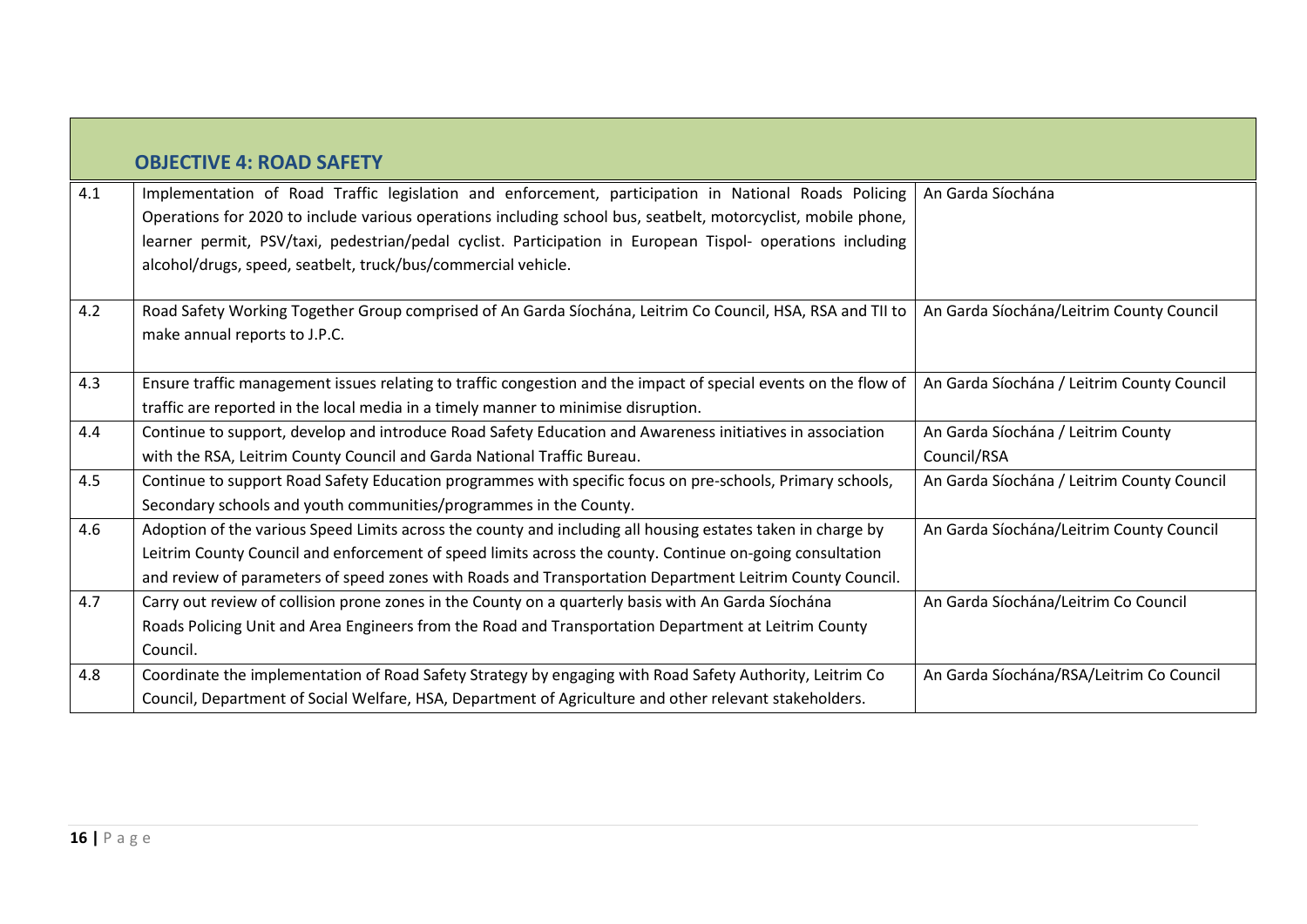|     | <b>OBJECTIVE 5 : PUBLIC SAFETY</b>                                                          |                                         |
|-----|---------------------------------------------------------------------------------------------|-----------------------------------------|
| 5.1 | Develop protocols in respect of Public Events between the Gardai and Leitrim County Council | Garda Síochána / Leitrim County Council |
| 5.2 | Develop protocols for addressing anti-social activity in public open space areas.           | Leitrim County Council                  |
| 5.3 | Consider introduction of byelaws in the context of promoting public safety                  | Leitrim County Council                  |
| 5.4 | Work with external stakeholders to maintain the community CCTV in Carrick on Shannon        | Garda Síochána / Leitrim County Council |

|     | <b>OBJECTIVE 6: PROTECTING AND ENGAGING OUR YOUTH</b>                                                                                                                                                                                       |                                                                                |
|-----|---------------------------------------------------------------------------------------------------------------------------------------------------------------------------------------------------------------------------------------------|--------------------------------------------------------------------------------|
| 6.1 | Develop a programme in conjunction with Comhairle na nÓg, local schools and youth groups to assist young<br>people in dealing with issues such as crimes against children, bullying (incl. Cyber bullying), alcohol and<br>substance abuse. | JPC                                                                            |
| 6.2 | Engagement with the School Liaison Officer promoting internet safety among parents and teenagers.                                                                                                                                           | An Garda Síochána                                                              |
| 6.3 | Promotion of school education programme "Use Your Brain Not Your Fists" by Leitrim Community Policing<br>Unit                                                                                                                               | An Garda Síochána                                                              |
| 6.4 | Liaison with the North West Regional Drugs Task Force in regard to the awareness of the perils of drug and<br>alcohol abuse/misuse amongst our young people.                                                                                | <b>JPC</b>                                                                     |
| 6.5 | Increase awareness of the safe use of social media sites.                                                                                                                                                                                   | JPC                                                                            |
| 6.6 | Liaison with Leitrim Juvenile Liaison Officer to identify young person's most at risk of reoffending and<br>promote the benefits of Restorative Justice through the Garda Juvenile Diversion Programme.                                     | An Garda Síochána                                                              |
| 6.7 | Consider initiatives to address juvenile abuse of intoxicants. Monitor junior discos to prevent abuse of<br><i>intoxicants</i>                                                                                                              | North West Regional Drug and Alcohol Task<br>Force (NWRDTF)/ An Garda Siochana |
| 6.7 | Consider the introduction of a Youth Diversion Project having regard to the evidence-based data in relation to<br>young offenders.                                                                                                          | An Garda Síochána                                                              |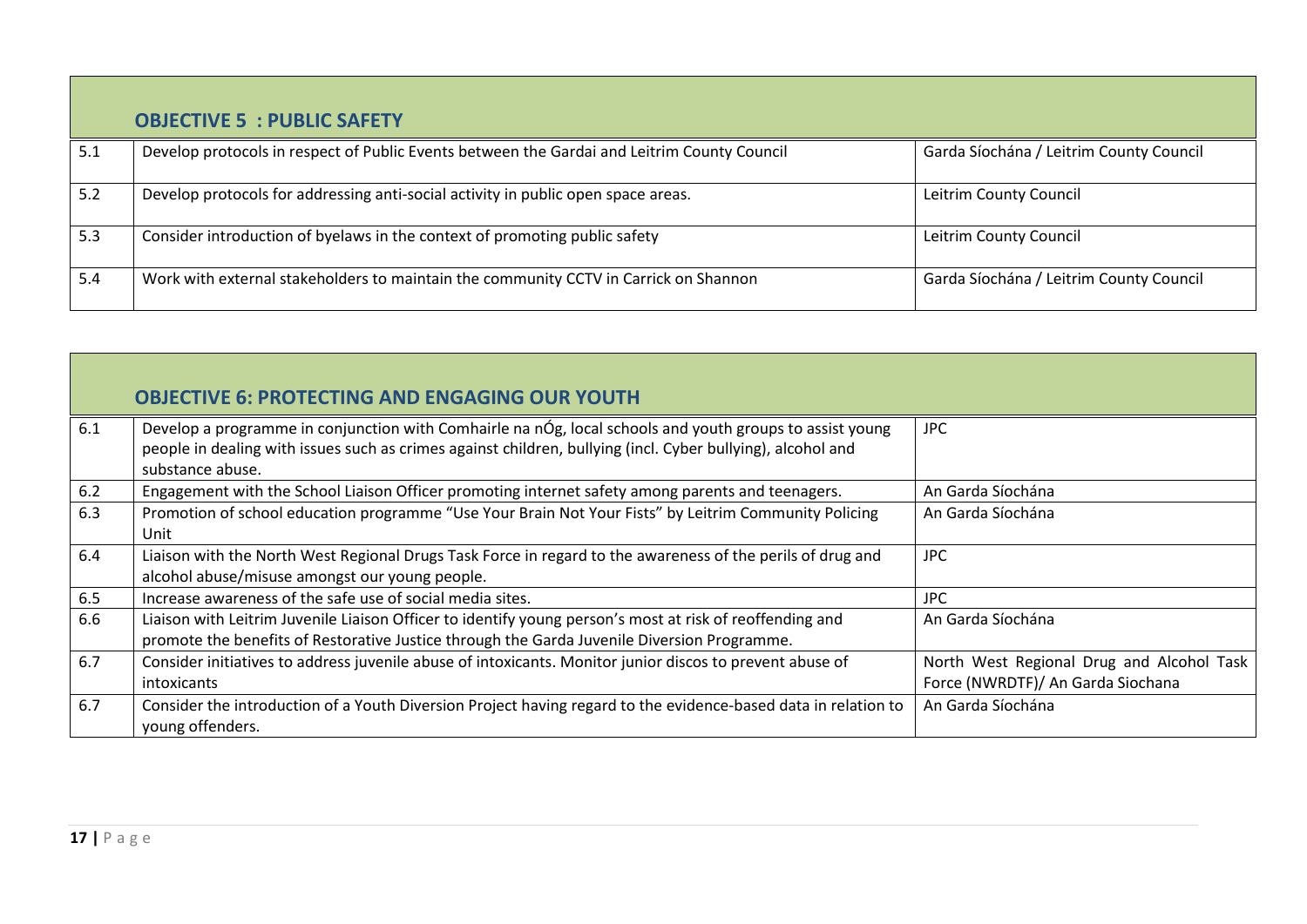# **APPENDIX 1 – MEMBERSHIP OF LEITRIM JOINT POLICING COMMITTEE 2019-2024**

<span id="page-17-0"></span>

| <b>Local Authority</b> | <b>Local Authority Elected</b>           | <b>Oireachtas Elected Members</b> | <b>Local Authority Officials</b> | An Garda Siochana          | Community                          |
|------------------------|------------------------------------------|-----------------------------------|----------------------------------|----------------------------|------------------------------------|
| Area Type              | <b>Members</b>                           |                                   |                                  |                            |                                    |
| <b>Counties with</b>   |                                          |                                   |                                  |                            |                                    |
| less than 25           | 13                                       | 3                                 | 2                                | $\mathbf{2}$               | 6                                  |
| <b>Members</b>         |                                          |                                   |                                  |                            |                                    |
|                        | <b>Carrick-on-Shannon MD</b>             | • Frank Feighan, TD.              | Lar Power<br>$\bullet$           | Chief Superintendent Aidan | Bernie McGauran<br>$\bullet$       |
|                        | Cllr Sean McGowan<br>$\bullet$           | • Martin Kenny, TD.               | (Chief Executive)                | Glacken                    | Kenny Murtagh<br>$\bullet$         |
|                        | Cllr Finola Armstrong<br>$\bullet$       | • Marc McSharry, TD.              |                                  |                            | Kathleen Flanagan<br>$\bullet$     |
|                        | McGuire                                  |                                   | Mary Quinn<br>$\bullet$          | Superintendent Amanda      | <b>Breege Grimes</b><br>$\bullet$  |
|                        | <b>Cllr Thomas Mulligan</b><br>$\bullet$ |                                   | (Director of Service)            | Gaynor                     | Janice Raine-Conick<br>$\bullet$   |
|                        | Cllr Enda Stenson<br>$\bullet$           |                                   |                                  |                            |                                    |
|                        | Cllr Paddy Farrell<br>$\bullet$          |                                   |                                  |                            | Osazuwa Peter-Olabiyi<br>$\bullet$ |
|                        | <b>Ballinamore MD</b>                    |                                   |                                  |                            |                                    |
|                        | Cllr Enda McGloin<br>$\bullet$           |                                   |                                  |                            |                                    |
|                        | Cllr Brendan Barry<br>$\bullet$          |                                   |                                  |                            |                                    |
|                        | Cllr Gerry Dolan<br>$\bullet$            |                                   |                                  |                            |                                    |
|                        | <b>Manorhamilton MD</b>                  |                                   |                                  |                            |                                    |
|                        | Cllr Sean McDermott<br>$\bullet$         |                                   |                                  |                            |                                    |
|                        | Cllr Mary Bohan<br>٠                     |                                   |                                  |                            |                                    |
|                        | Cllr Felim Gurn<br>$\bullet$             |                                   |                                  |                            |                                    |
|                        | <b>Cllr Justin Warnock</b><br>٠          |                                   |                                  |                            |                                    |
|                        | <b>Cllr Padraig Fallon</b><br>٠          |                                   |                                  |                            |                                    |
|                        |                                          |                                   |                                  |                            |                                    |